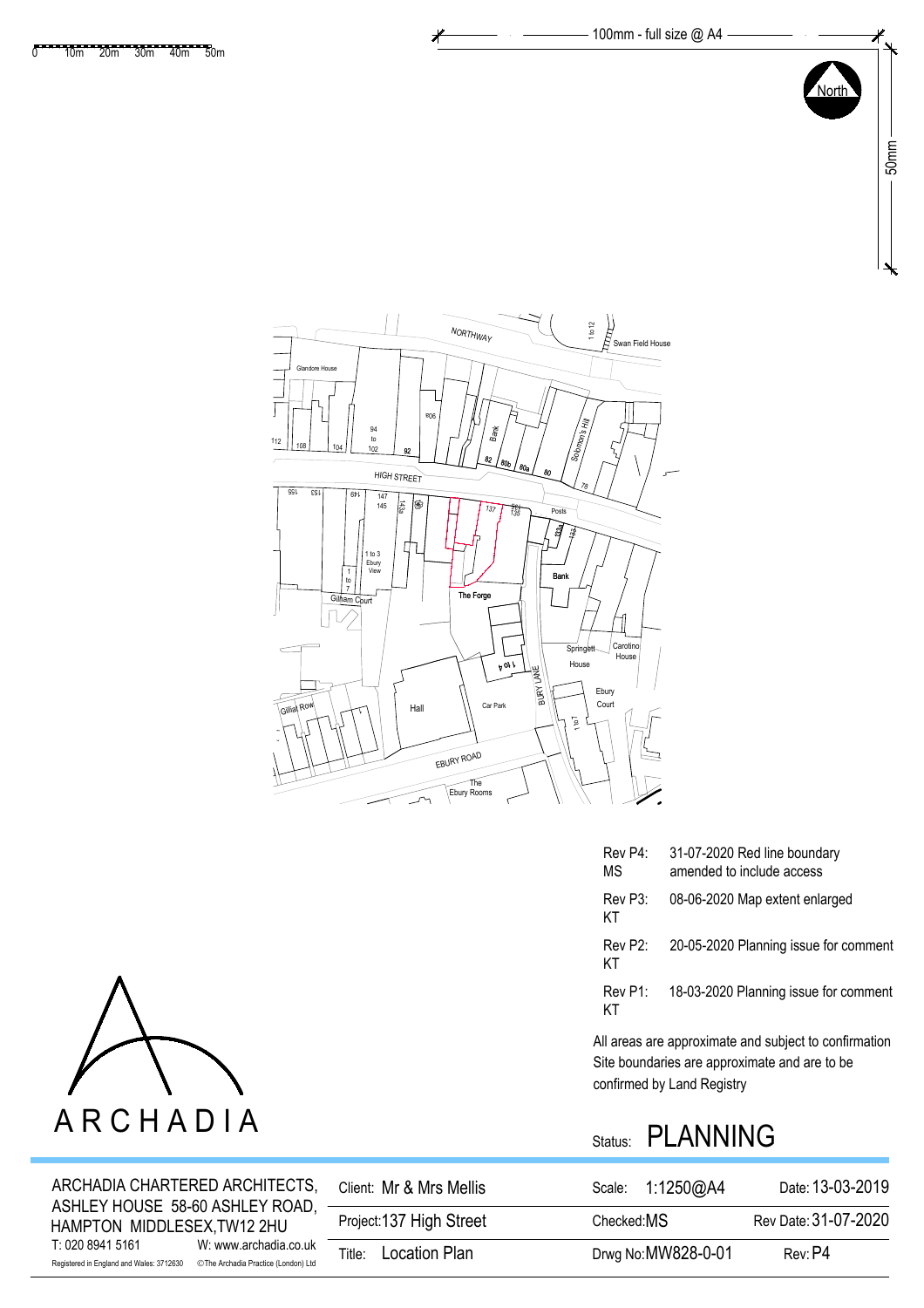ARCHADIA CHARTERED ARCHITECTS, ASHLEY HOUSE 58-60 ASHLEY ROAD, HAMPTON MIDDLESEX,TW12 2HU T: 020 8941 5161 W: www.archadia.co.uk Registered in England and Wales: 3712630 **C** The Archadia Practice (London) Ltd

## Status: PLANNING

| Client:  | Mr and Mrs Mellis  | Scale:      | 1:200                 | Date: 02-04-2020     |
|----------|--------------------|-------------|-----------------------|----------------------|
| Project: | 137 High Street    | Checked: JH |                       | Rev Date: 31-07-2020 |
| Title:   | Proposed Site Plan |             | Drwg No: $MW828-0-03$ | $_{\rm Rev.}$ P3     |



Rev P3: KT Red line boundary updated and amenity space added for Flat 1. Rev P2: Planning issueKT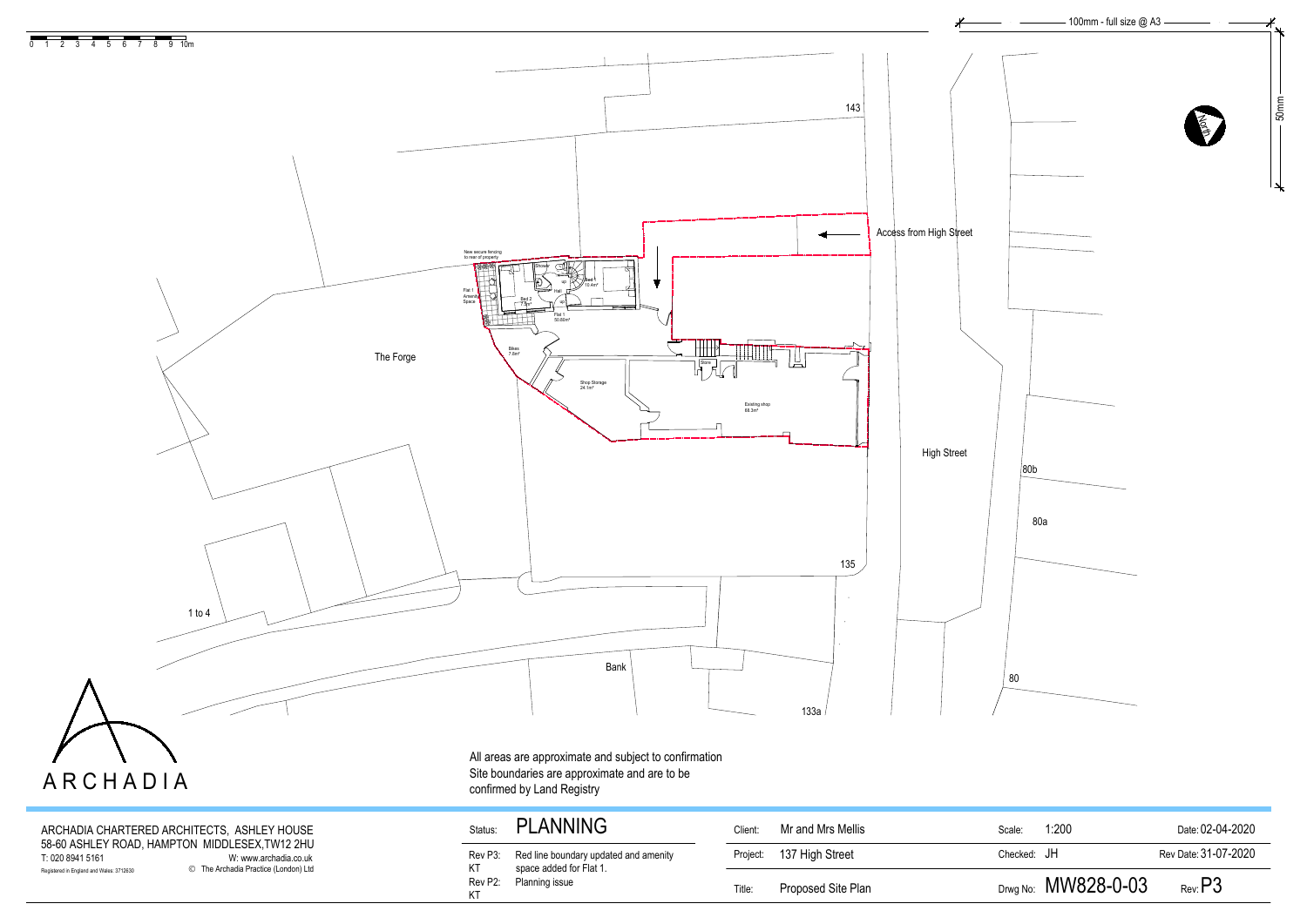

| egistered in England and Wales: 3712630     | © The Archadia Practice (London) Ltd | Rev P5:         | Bike store amended                 | Title:         | Proposed Ground Floor Plan |             | Drwg No: $MW828-1-01$ | $_{\rm Rev:}$ P6     |
|---------------------------------------------|--------------------------------------|-----------------|------------------------------------|----------------|----------------------------|-------------|-----------------------|----------------------|
| Г: 020 8941 5161                            | W: www.archadia.co.uk                |                 | Rev P6: Hatching added for clarity | Project:       | 137 High Street            | Checked: MS |                       | Rev Date: 14-09-2020 |
| ARCHADIA CHARTERED ARCHITECTS, ASHLEY HOUSE | Status:                              | <b>'LANNING</b> | Client:                            | William Mellis | Scale:                     | 1:100 @A3   | Date: 18-02-2019      |                      |
|                                             |                                      |                 |                                    |                |                            |             |                       |                      |



 $\sim$   $-$ 





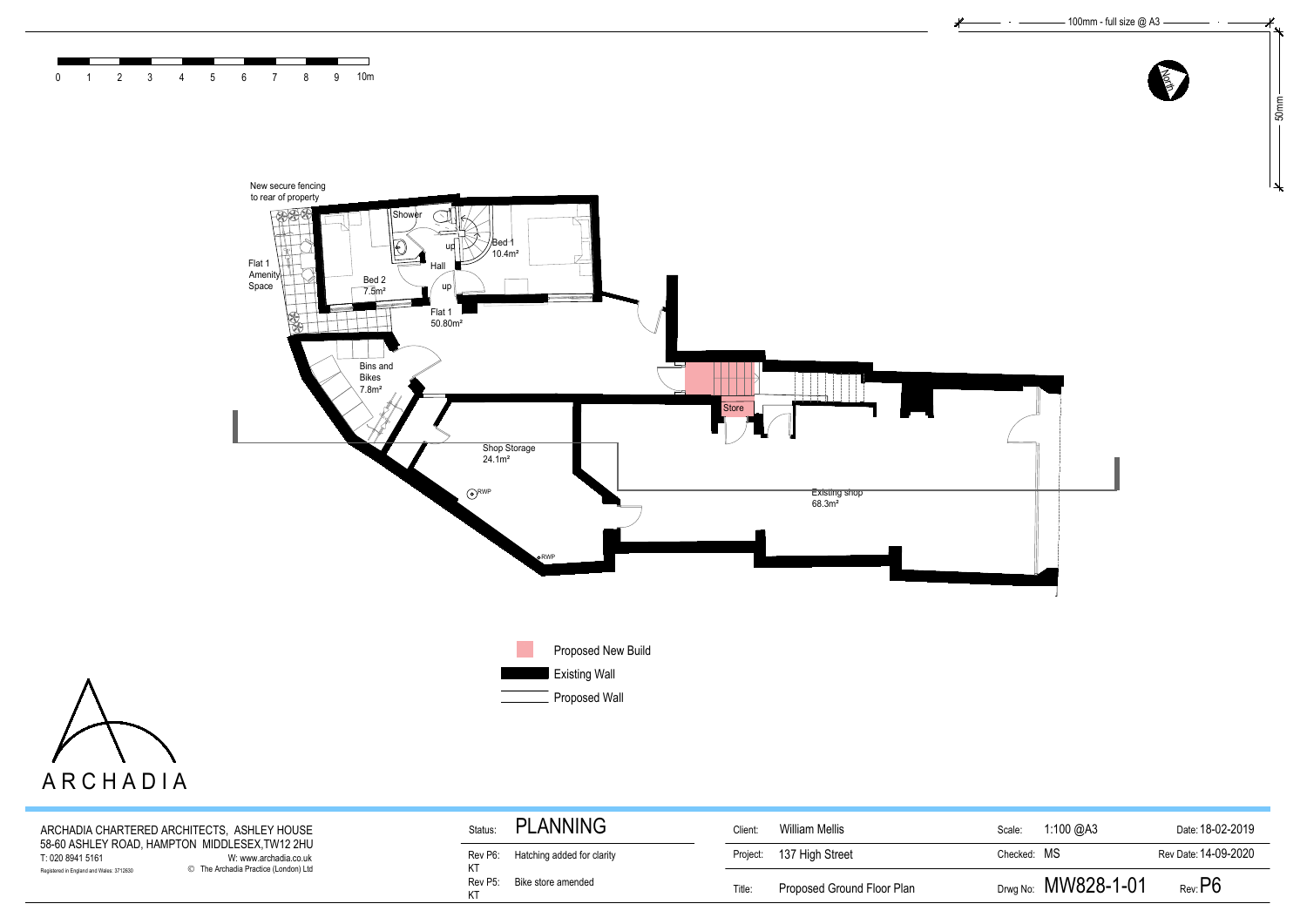





| ARCHADIA                                                                                   |               |                                                       |          |                           |             |                       |                      |
|--------------------------------------------------------------------------------------------|---------------|-------------------------------------------------------|----------|---------------------------|-------------|-----------------------|----------------------|
| ARCHADIA CHARTERED ARCHITECTS, ASHLEY HOUSE                                                | Status:       | <b>PLANNING</b>                                       | Client:  | William Mellis            | Scale:      | 1:100 @A3             | Date: 18-02-2019     |
| 58-60 ASHLEY ROAD, HAMPTON MIDDLESEX,TW12 2HU<br>T: 020 8941 5161<br>W: www.archadia.co.uk | Rev P8:<br>МS | Internal layout amended.                              | Project: | 137 High Street           | Checked: MS |                       | Rev Date: 18/11/2020 |
| © The Archadia Practice (London) Ltd<br>Registered in England and Wales: 3712630           | Rev P9:<br>KG | Balcony arrangement amended to Planner's<br>comments. | Title:   | Proposed First Floor Plan |             | Drwg No: $MW828-1-02$ | $_{\rm Rev.}$ P $9$  |
|                                                                                            |               |                                                       |          |                           |             |                       |                      |

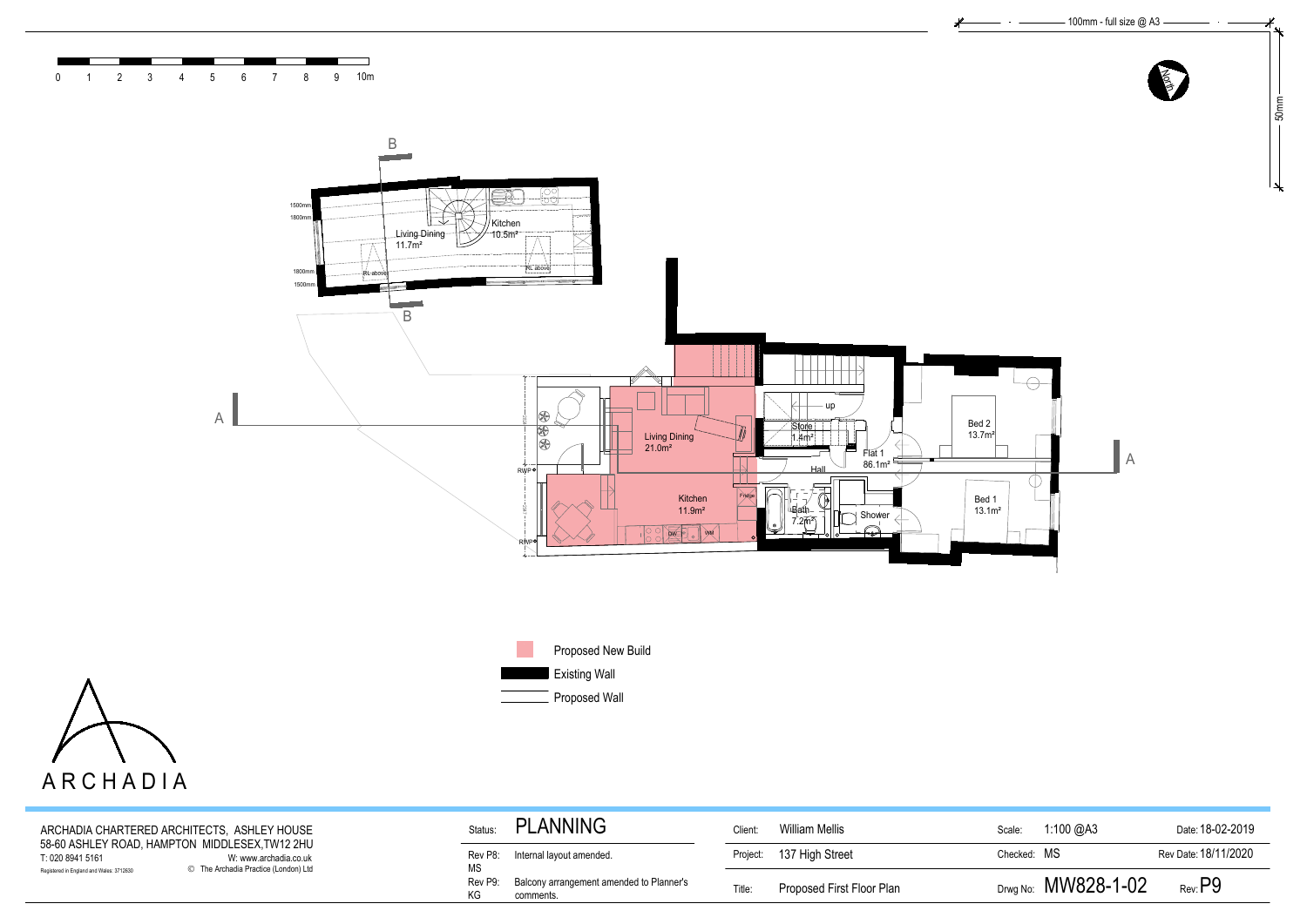

| ARCHADIA                                                                                                                                                                        |                                                                        |          |                            |             |                       |                                          |
|---------------------------------------------------------------------------------------------------------------------------------------------------------------------------------|------------------------------------------------------------------------|----------|----------------------------|-------------|-----------------------|------------------------------------------|
| ARCHADIA CHARTERED ARCHITECTS, ASHLEY HOUSE                                                                                                                                     | PLANNING<br>Status:                                                    | Client:  | William Mellis             | Scale:      | 1:100 @A3             | Date: 18-02-2019                         |
| 58-60 ASHLEY ROAD, HAMPTON MIDDLESEX, TW12 2HU<br>T: 020 8941 5161<br>W: www.archadia.co.uk<br>© The Archadia Practice (London) Ltd<br>Registered in England and Wales: 3712630 | Balcony size reduced.<br>Rev P8:<br><b>MS</b>                          | Project: | 137 High Street            | Checked: MS |                       | Rev Date: 18/11/2020<br>$_{\rm Rev:}$ P9 |
|                                                                                                                                                                                 | Balcony arrangement amended to Planner's<br>Rev P9:<br>KG<br>comments. | Title:   | Proposed Second Floor Plan |             | Drwg No: $MW828-1-03$ |                                          |
|                                                                                                                                                                                 |                                                                        |          |                            |             |                       |                                          |
|                                                                                                                                                                                 |                                                                        |          |                            |             |                       |                                          |

| William Mellis<br>1:100 $@A3$<br>Date: 18-02-2019<br>Scale:<br>Rev Date: 18/11/2020<br>137 High Street<br>Checked: MS |
|-----------------------------------------------------------------------------------------------------------------------|
|                                                                                                                       |
|                                                                                                                       |
| Drwg No: $MW828-1-03$<br>Rev: P9<br>Proposed Second Floor Plan                                                        |
|                                                                                                                       |
|                                                                                                                       |
|                                                                                                                       |





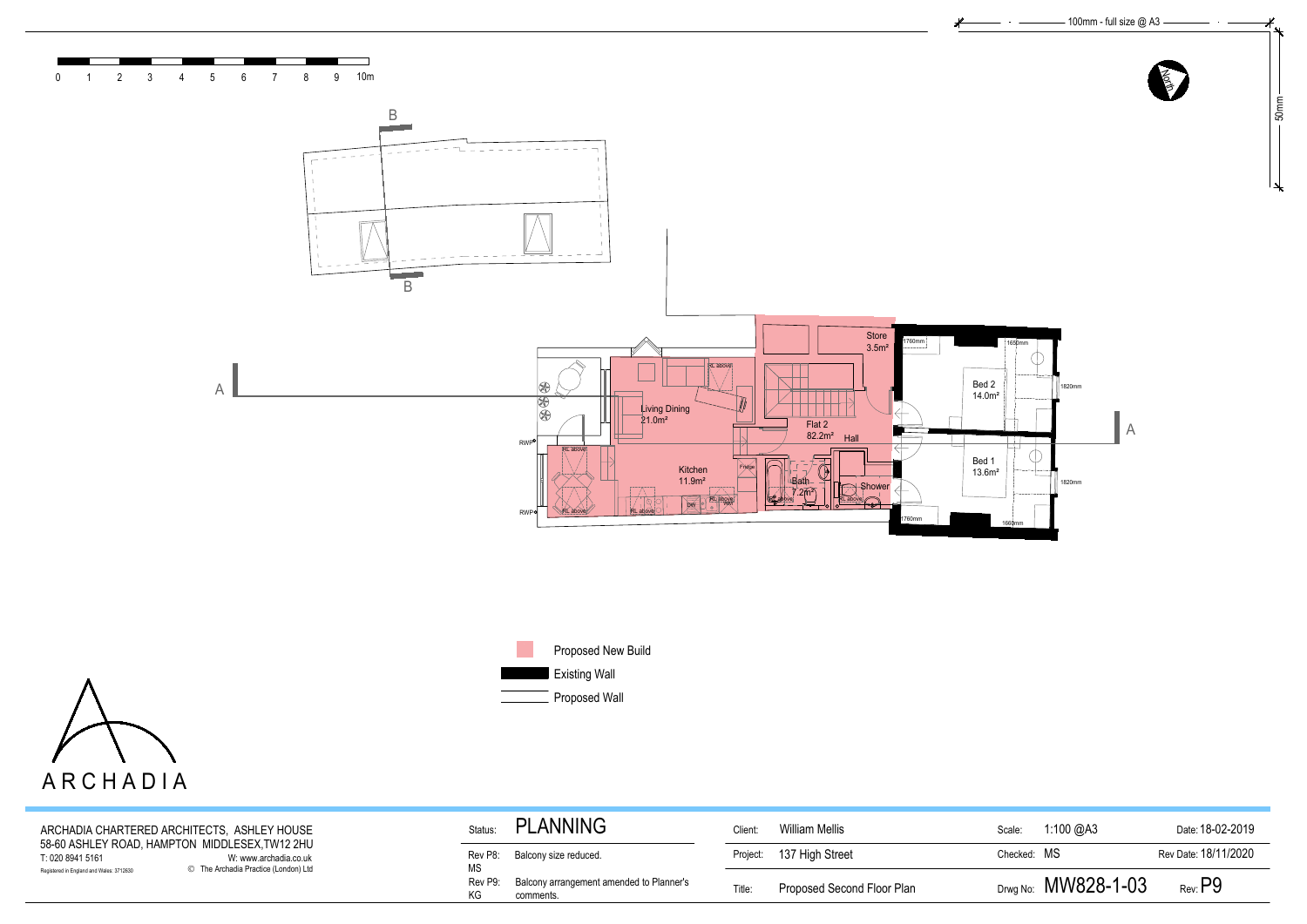